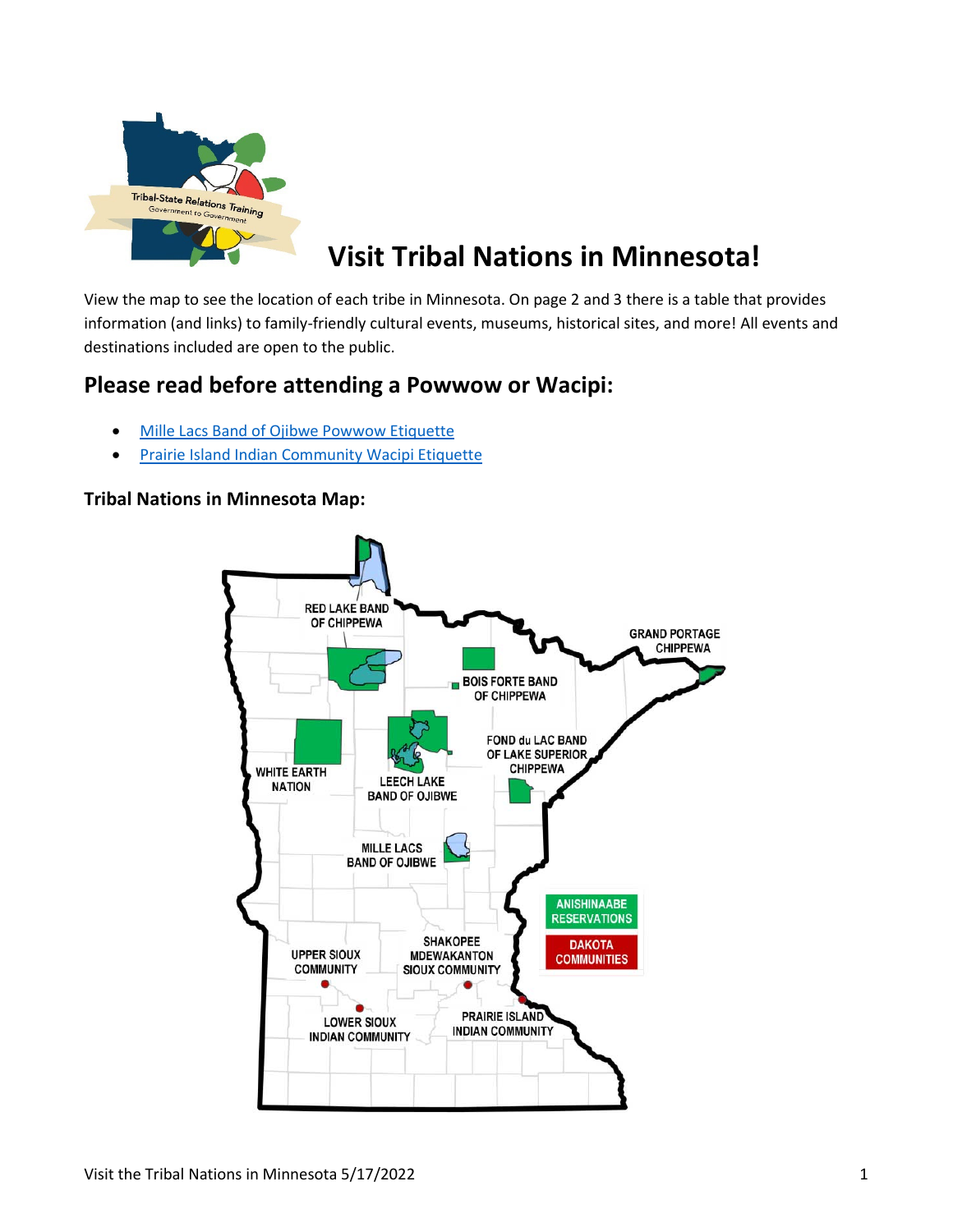## **Cultural Events, Museums, Historical Sites listed by Tribal Nation:**

| <b>Tribe</b>                                                                                                                   | <b>Museum &amp; Historical Sites</b>                                  | <b>Powwow or Wacipi</b>                                                                                                                    | <b>Additional Information</b>                               |
|--------------------------------------------------------------------------------------------------------------------------------|-----------------------------------------------------------------------|--------------------------------------------------------------------------------------------------------------------------------------------|-------------------------------------------------------------|
| <b>Bois Forte Band of</b><br>Chippewa<br>Ojibwe Community and<br>member of the<br>Minnesota Chippewa<br>Tribe                  | <b>Bois Forte Heritage Center</b><br>& Cultural Museum                | June 3-4, 2022<br>Sahgiibahgah Powwow                                                                                                      |                                                             |
| Fond du Lac Band of Lake<br><b>Superior Chippewa</b><br>Ojibwe Community and<br>member of the<br>Minnesota Chippewa<br>Tribe   | <b>Fond du Lac Reservation</b><br><b>Cultural Center &amp; Museum</b> | April 16, 2022<br>Maple Sugar Moon<br>Powwow                                                                                               |                                                             |
| <b>Grand Portage Band of</b><br>Lake Superior Chippewa<br>Ojibwe Community and<br>member of the<br>Minnesota Chippewa<br>Tribe | <b>Grand Portage National</b><br><b>Monument Heritage Center</b>      | August 12-14, 2022<br>Rendezvous Days and<br><b>Traditional Powwow</b>                                                                     |                                                             |
| Leech Lake Band of<br>Ojibwe<br>Ojibwe Community and<br>member of the<br>Minnesota Chippewa<br>Tribe                           |                                                                       | May 27-29, 2022<br><b>Veterans Memorial</b><br>Powwow<br>June 17-19,2022<br>Waa Wiye Gaa Maag<br>(Round Lake)<br><b>Traditional Powwow</b> | Leech Lake Band of<br>Ojibwe 2022 Powwow<br><b>Schedule</b> |
| <b>Lower Sioux Indian</b><br>Community<br>Dakota Community                                                                     | <b>Lower Sioux Agency</b>                                             | June 10-12, 2022<br>Lower Sioux Indian<br><b>Community Wacipi</b>                                                                          | <b>LSIC Wacipi</b>                                          |